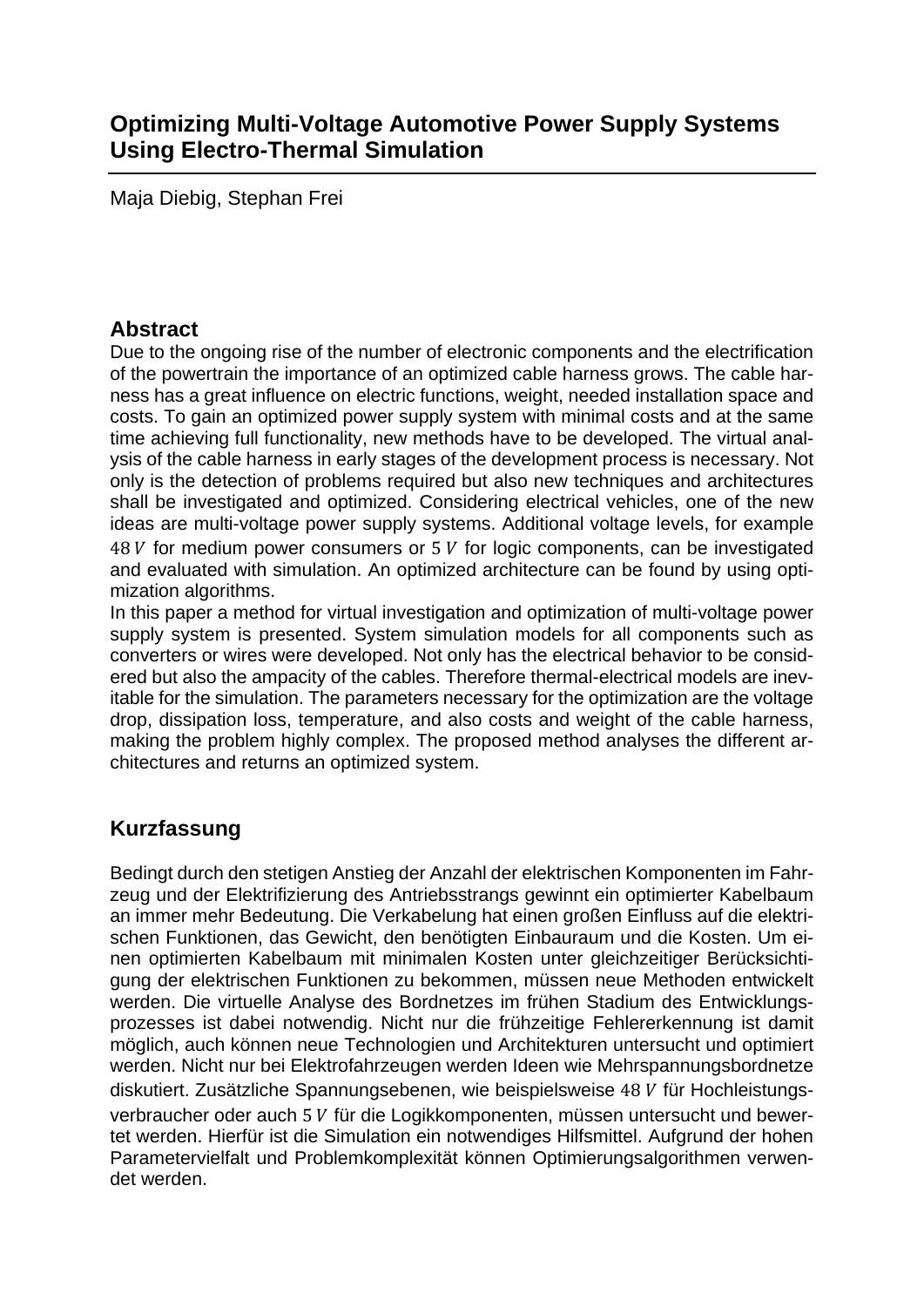Eine neue Methode zur virtuellen Untersuchung und Optimierung von Mehrspannungsbordnetzen wurde entwickelt. Um die Simulation zu ermöglichen, müssen Modelle für alle Komponenten, wie zum Beispiel Wandler und Kabel erstellt werden. Neben dem elektrischen Verhalten, wie dem Spannungsabfall über den Leitungen, muss auch die Strombelastbarkeit der Leitungen untersucht werden. Daher sind thermoelektrische Modell notwendig für die Simulation der Mehrspannungsbordnetze. Die für die Optimierung notwendigen Parameter sind der Spannungsabfall, die Verlustleistung, die Temperatur und ebenso Kosten und Gewicht der Variante. Unter Berücksichtigung dieser Parameter wird deutlich, dass es sich um ein komplexes Problem handelt. Die vorgeschlagene Methode analysiert verschiedene Topologien und berechnet und bewertet die Einsparpotentiale.

#### **1. Introduction**

The standard architecture for electric power supply systems in a conventional vehicle consists of a 12 V battery, an alternator and the components. Due to the ongoing increase of the power demand of electrical components, the necessary high reliability, and the electrification of the power train, this architecture reaches its limits. Hence, new concepts and methods are necessary. One option is the usage of multi-voltage power supply systems with higher voltages.

Already one big aspect is the application of  $48$   $V$  as discussed since 2010 intensively. Due to the fact that currents of 200  $A$  can be defined as difficult to handle, while 300  $A$ are already critical. Considering these options, the power limits depending on the voltage level can be defined as  $3 \, kW$  for  $12 \, V$  and  $12 \, kW$  for  $48 \, V$ , see Fig. 1. [1]



*Fig. 1: Power limit due to current for different voltage levels [1]* 

Additionally, the 12  $V$  level cannot be neglected because a lot of the consumers are available and optimized for this level. As an extra option, a 5 $V$  level could be integrated to focus on the logic components. Normally this voltage is converted directly in the control unit of the components. Hence, the idea is to use one or more centralized converters for all components. For the resulting power supply system different approaches are possible, for example a simple system consisting of only of the battery and a converter for the other voltage levels or a complex system with several batteries and converters. Typical consumers for the  $48$   $V$  level are the heating functions in the vehicle [2]. Fig. 2 shows two examples for the layout of a multi-voltage power supply system for an electrical vehicle.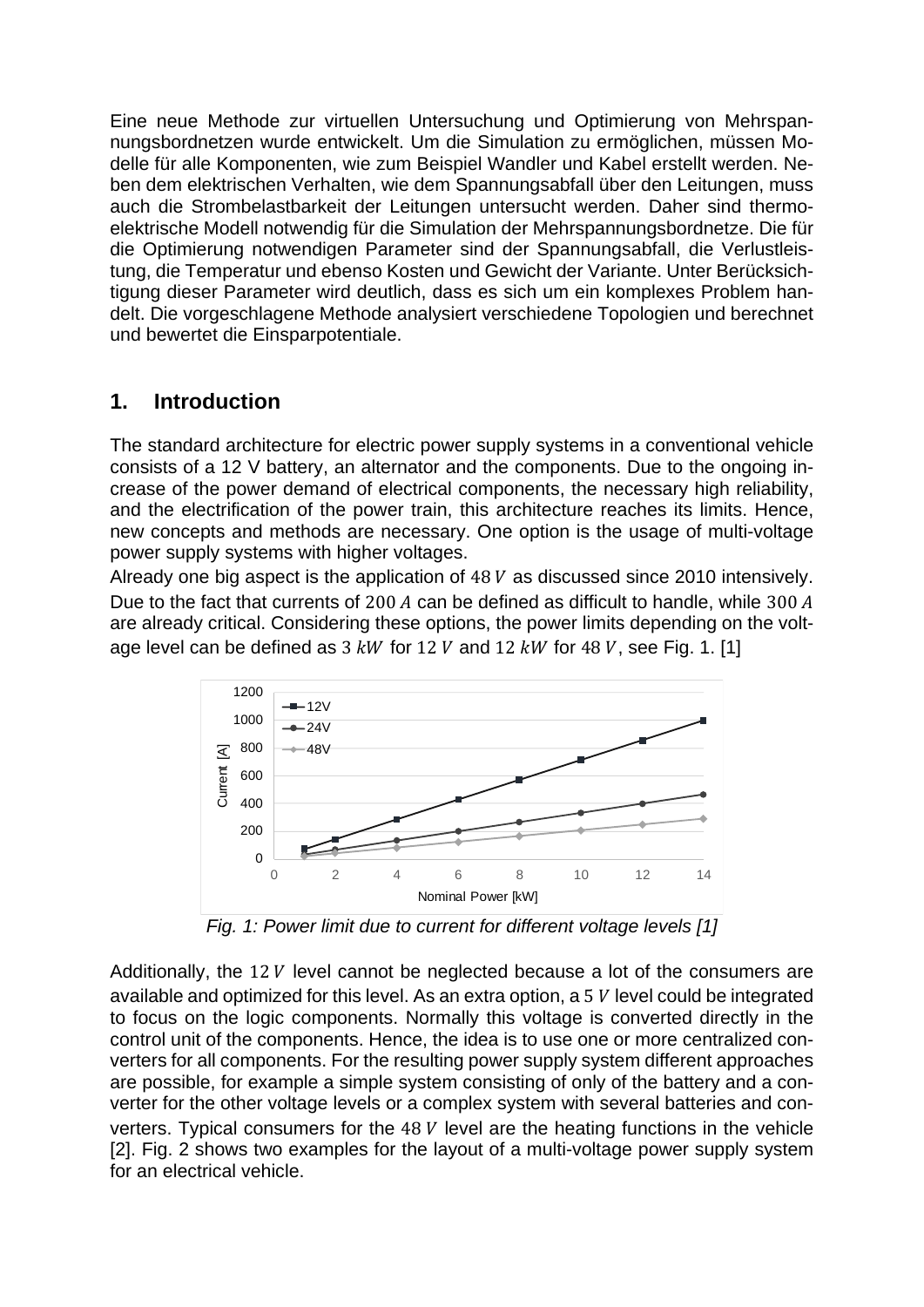

*Fig. 2: Possible layout of multi-voltage Power Supply Systems* 

## **2. Power Supply Systems**

To find the optimal architecture of a power supply system different design rules have to be applied in a first step, the design rules will define a set of alternative architectures that have to be tested. Considering four voltage levels (400 V, 48 V, 12 V, and 5 V), six architectures with single central converters are possible (Fig. 3). Depending on the architecture the necessary nominal power for each converter changes. For each option the cost, weight and power loss have to be determined. The architectures shown in Fig. 3 diversify from the alternative, that all converters are directly connected to the high voltage level to alternative that all converters are in series.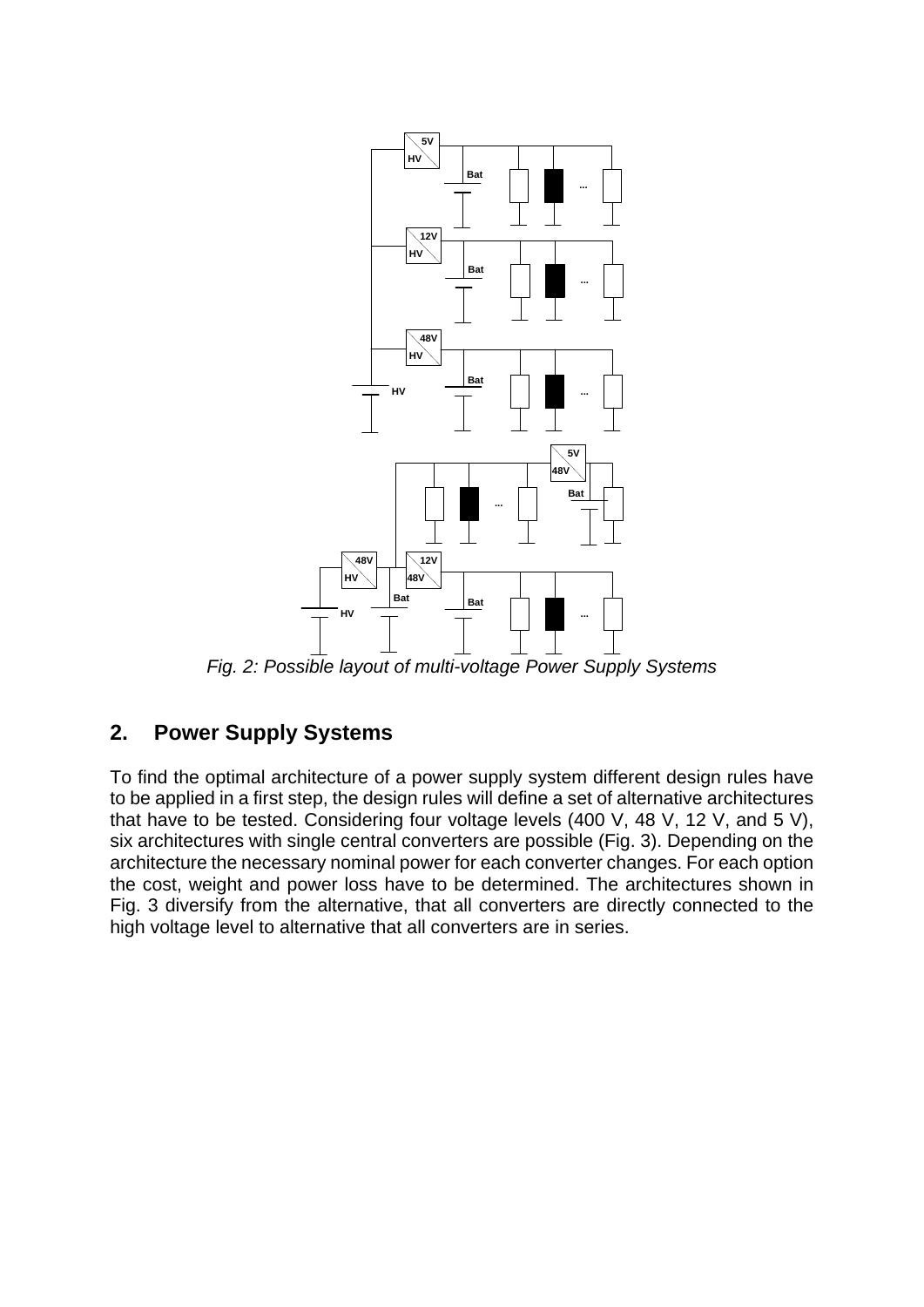

*Fig. 3: Possible architectures for 4 voltage levels, with single central down-converters* 

Due to the limited installation space in the car only a certain amount of installation spaces for the three converters is feasible. The schematic of a possible power supply network with some predefined installation spaces is shown in Fig. 4. A certain amount of components  $\mathfrak{C}_n$  has to be supplied from the battery. Only predefined installations spaces  $Km$  are available. The distances between components and installation spaces is specified with the cable lengths  $l_{cn,Km}$ .



*Fig. 4: Schematic for installation spaces* 

To find the optimal structure for the complex problem means taking all available options into account. For every possible option the optimal cross section for each wire has to be determined. With the numerous possible choices, regarding the number of architectures  $\nu$  and the installation spaces K, finding the optimized power supply system is a complex process. The possible combinations  $N$  can be calculated using the number of converters  $c$ , the possible cross sections  $cs$  and the number of wires  $w$ . For the cross sections only standardized values should be used, which leads to fifteen possible cross sections.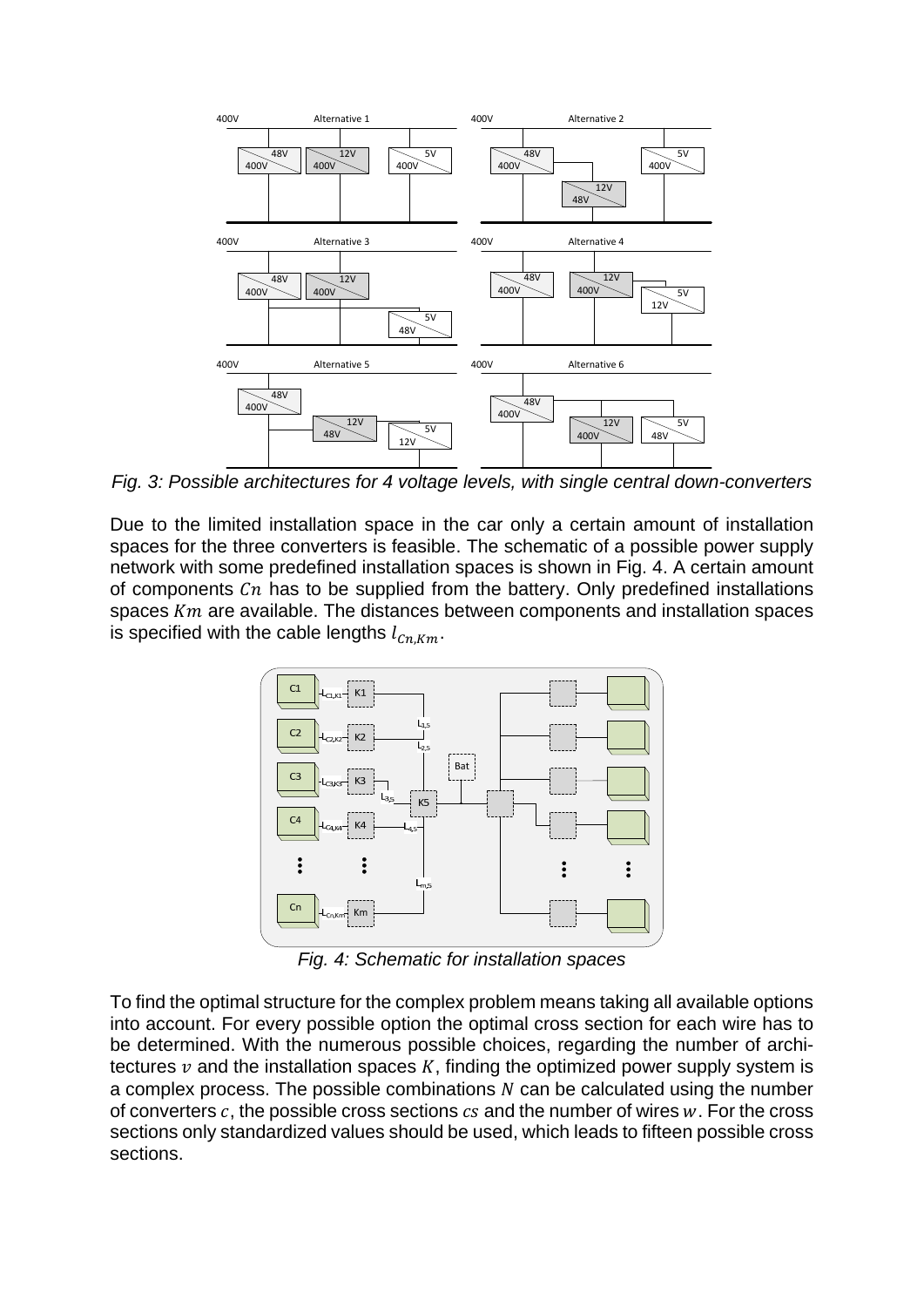$$
N = \nu \cdot \frac{K!}{(K! - c!)} \cdot cs^w \tag{1}
$$

For example, a power supply system with two converters, ten installations spaces, nine wires and fifteen possible cross sections leads to 70 billion possible combinations.

#### **3. Simulation Models**

 $\sim$   $\sim$   $\sim$ 

#### **3.1. Cables**

#### **Modeling the thermal behavior using electrical descriptions**

The ampacity of a cable and the power loss have to be determined. Therefore a cable model needs to be a physical model including both temperature and voltage drop calculation. Hence the analogy between the heat transfer and the electrical behavior can be used to derive a thermal model. [3]



*Fig. 5: Electric equivalent circuit of a transmission line* 

Using constant per unit length parameters, the derivation of the differential equation, describing the equivalent circuit shown in Fig. 5, can be done as following. Using Kirchhoff's law the equation for the voltage is

$$
u(z,t) = R'dz i(z,t) + L'dz \frac{\partial i(z,t)}{\partial t} + u(z+dz,t).
$$
 (2)

With Kirchhoff's current law one gets the following equation:

$$
i(z,t) = G'dz u(z+dz,t) + C'dz \frac{\partial u(z+dz,t)}{\partial t} + i(z+dz,t)
$$
\n(3)

Substituting the differential quotient for voltage with

$$
\frac{\partial u(z,t)}{\partial z} = \frac{u(z+dz,t) - u(z,t)}{dz} \tag{4}
$$

in equation (2) and the differential quotient for the current in (3) leads to

$$
\frac{\partial u(z,t)}{\partial z} = -R'i(z,t) - L'\frac{\partial i(z,t)}{\partial t}
$$
\n(5)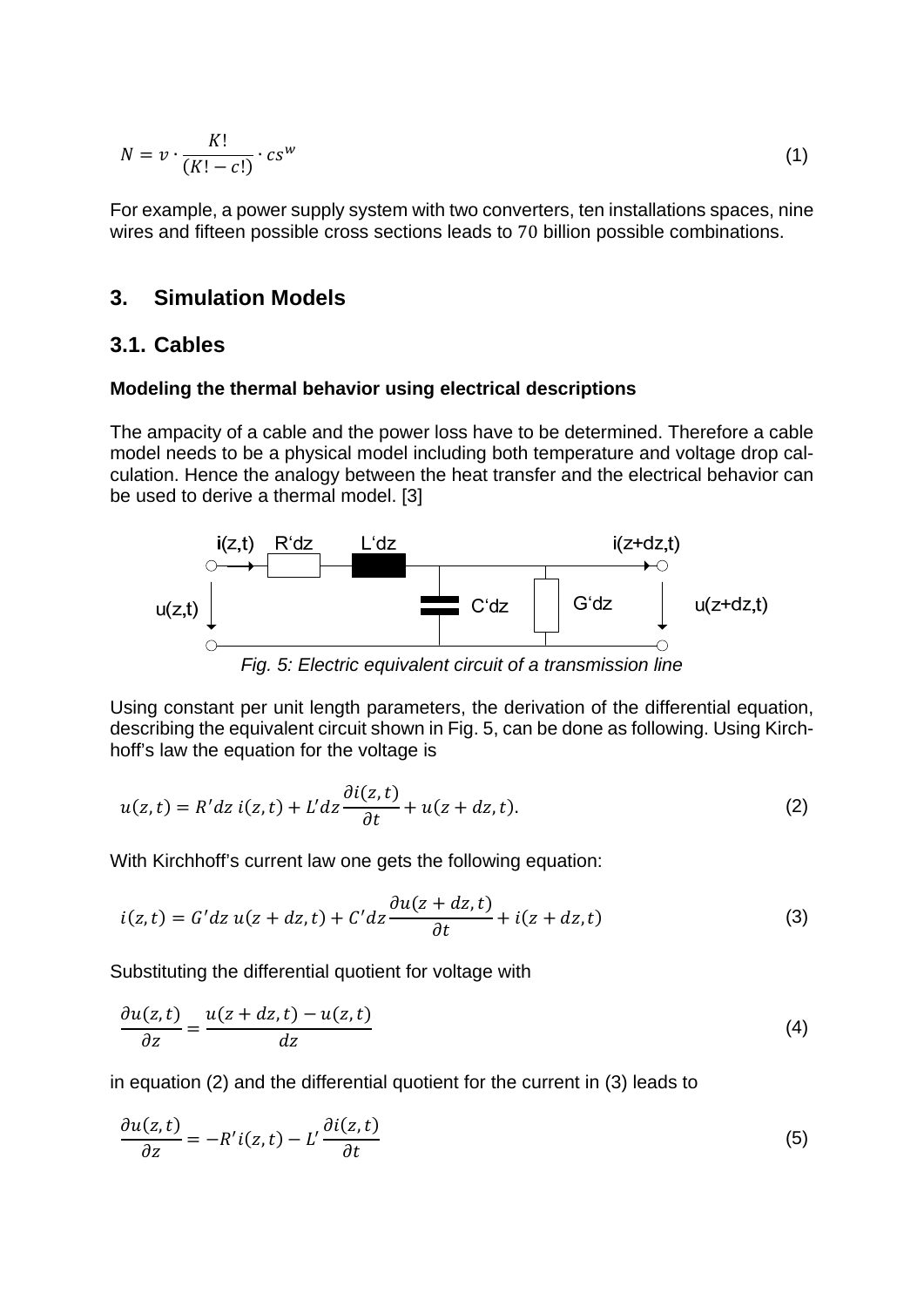$$
\frac{\partial i(z,t)}{\partial z} = -G'u(z,t) - C'\frac{\partial u(z,t)}{\partial t}.
$$
\n(6)

Decoupling both equation results in the following partial differential equation:

$$
\frac{\delta^2 u(z,t)}{\delta z^2} = R'G'u(z,t) + (R'C' + L'G')\frac{\delta u(z,t)}{\delta t} + L'C'\frac{\delta^2 u(z,t)}{\delta t^2}
$$
(7)

The inductance  $L'$  and the conductance  $G'$  do not exist in the thermal area. Therefore the equivalent circuit and equation (7) simplify to



$$
\frac{\delta^2 u(z,t)}{\delta z^2} = R' C' \frac{\delta u(z,t)}{\delta t}
$$
 (8)

The solution of the differential equation can be found for example with using Laplace Transformation. For further details on solving the differential equation see [4].

For standard automotive applications most wires consists of the inner conductor and the insulation. Considering both, axial and radial heat conduction the simplified equivalent circuit is composed of the thermal resistance for axial heat transfer  $R_{ax}$  in the conductor and for the radial heat transfer in the insulation  $R_{ins}$ .

$$
R_{ins} = \frac{1}{2\pi\lambda} \ln \frac{d_i}{d_l}
$$
  
\n
$$
R_{ax} = \frac{1}{\lambda A}
$$
\n(9)

The storage behavior is modeled with the thermal capacitance for the conductor  $C_{con}$ and the insulation  $C_{ins}$ . The thermal capacity cannot be seen as a linear function of the gauge of the insulation. Hence, a factor has to be used to model the total heat stored in the insulation. The assumption is a steady state logarithmic distribution. Depending on short or long duration transients the coefficients can be calculated. For normal vehicle applications the short duration coefficient can be used, as seen in equation (10) [5].

$$
p = \frac{1}{\ln \frac{d_i}{d_c}} - \frac{1}{\frac{d_i}{d_c} - 1}
$$
\n(10)

The thermal capacities can then be derived with the specific heat capacity and the diameter of the conductor and insulation as: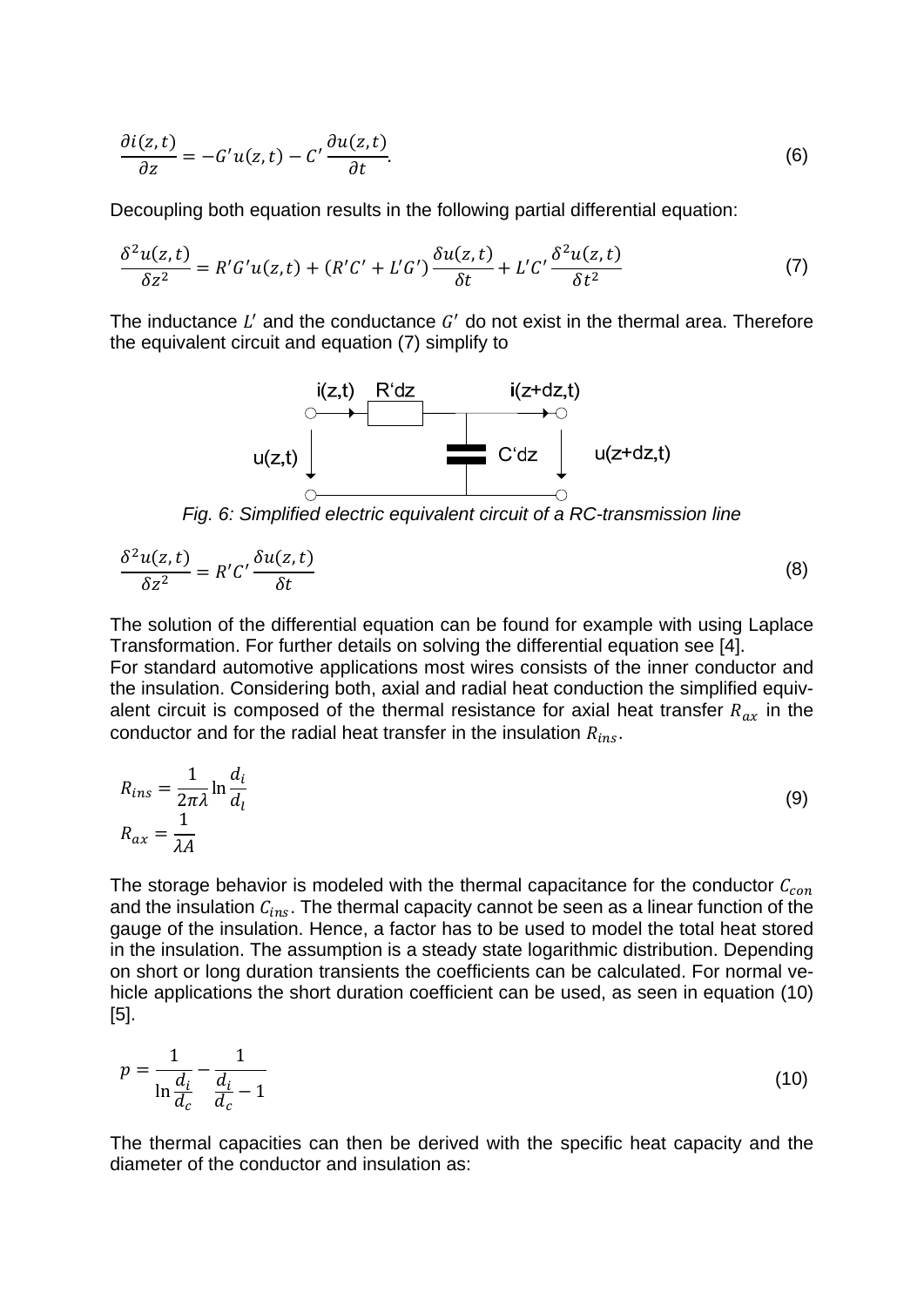$$
C'_{ins1} = \frac{\pi}{4} (d_i d_l - d_l^2) \cdot c_i
$$
  
\n
$$
C'_{ins2} = \frac{\pi}{4} (d_i^2 - d_l d_i) \cdot c_i
$$
\n(11)

Regarding those components the resulting thermal equivalent circuit can be described as shown in Fig. 7.



*axial and radial heat conduction* 

The source  $W_c$  of the thermal equivalent circuit is the heat generated in the conductor due to the electrical current *I*. Depending on the electrical resistance  $R_0$  the heat source can be calculated. Due to the fact, that the expected temperature difference between the conductor and the reference temperature is small, only a linear dependency is used here.

$$
W_C = I^2 \frac{R_0}{A} \left( 1 + \alpha (T - T_{ref}) \right) \tag{12}
$$

In comparison to the equivalent circuit model, the partial differential equation resulting from the Fourier heat equation in cylinder coordinates for the wire is [6]

$$
\frac{\delta T}{\delta t} = a \left( \frac{\delta^2 T}{\delta r^2} + \frac{1}{r} \frac{\delta T}{\delta r} + \frac{\delta^2 T}{\delta z^2} \right) + \frac{\dot{W}_C}{c\rho}
$$
(13)

Under consideration of the initial and boundary conditions, the partial differential equation can be solved using numerical methods.

Matching the calculated temperature with both models for a 4 mm² cable with silicone insulation for different currents shows that the results are very similar (see Fig. 8).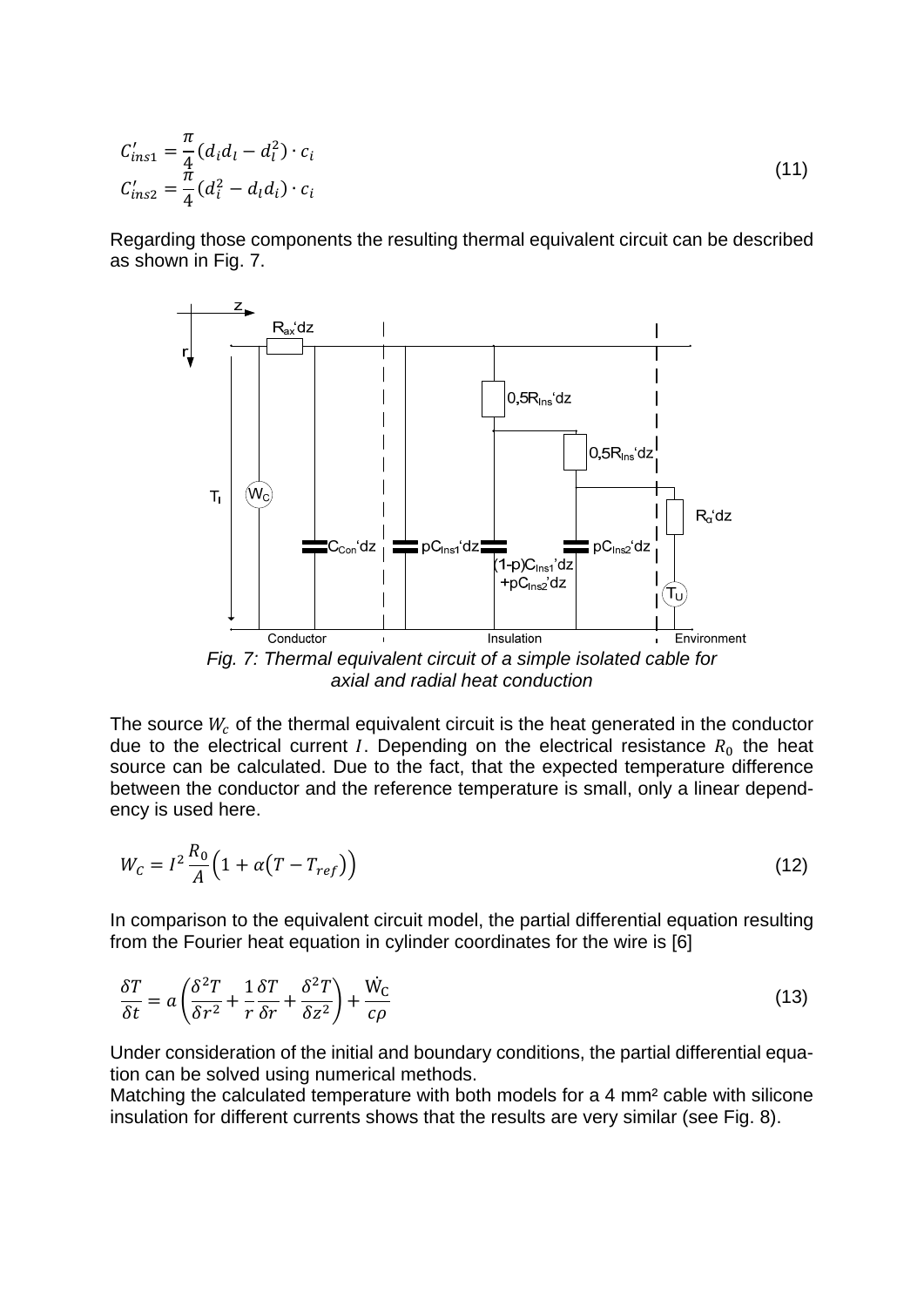

*Fig. 8: Comparison of calculated temperature for both approaches of a 4 mm² wire with silicone insulation (dotted line for equivalent circuit model, solid line for Fourier partial differential equation)* 

The difference during the temperature rise is due to the separation of the capacities in the equivalent circuit.

#### **3.2. DC/DC-Converters**

For the DC/DC-converter, a simplified two-port model is used (Fig. 9). The nominal power, the voltage and the efficiency of the converter are defined.



*Fig. 9: Simplified behavioral model for DC/DC-Converter* 

For the efficiency of the converter the values given in [7] and [8] are assumed and shown in Fig. 10.



*Fig. 10: Efficiency for DC/DC converter depending on the nominal power*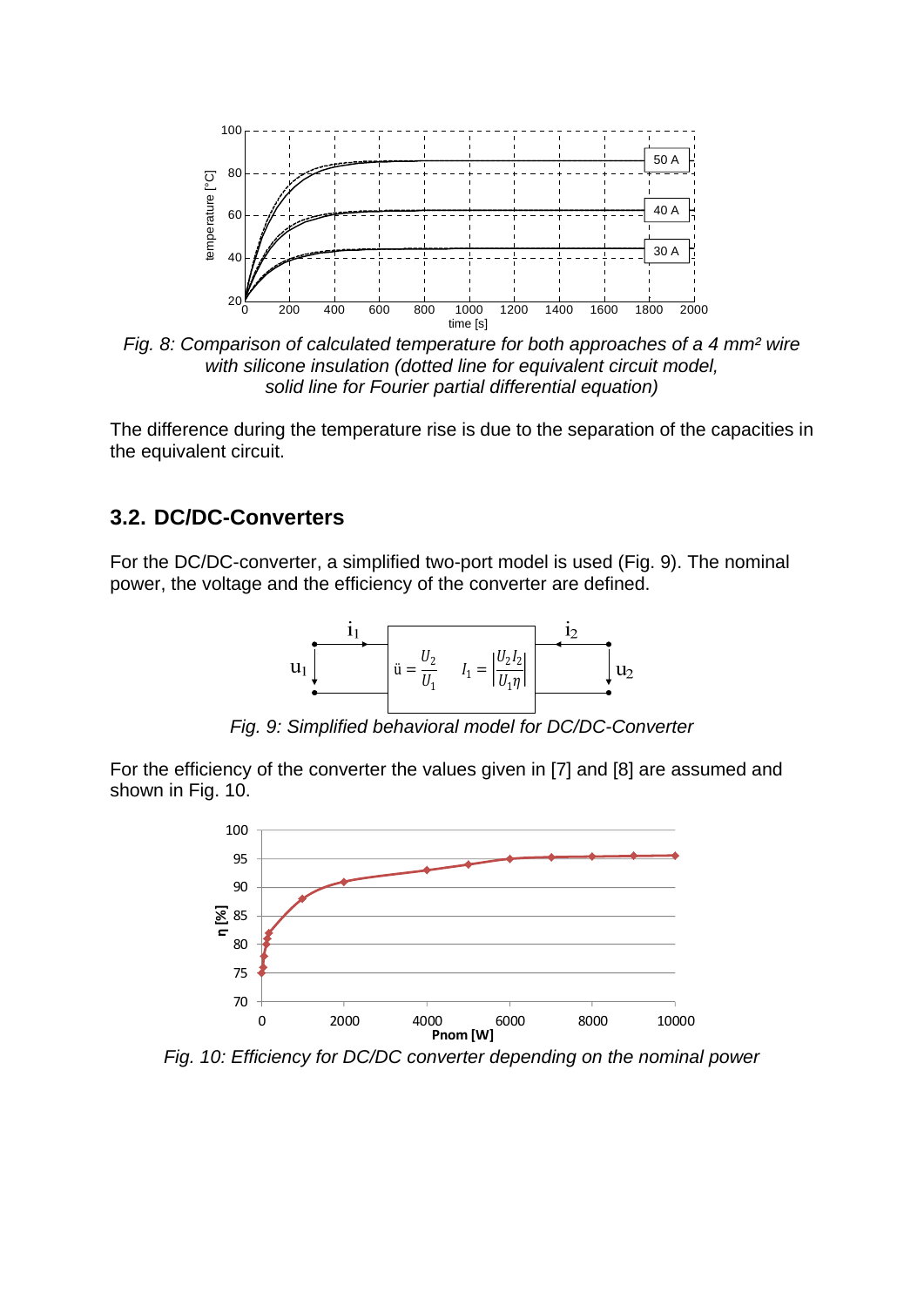## **3.3. Electronic Components**

The components are modeled always as controlled current sources with defined currents and voltage thresholds. The critical voltage is monitored and in case of falling below a given value the architecture is assumed to be not sufficient.

## **4. Optimization Algorithms**

Due to the large amount of possible parameters the calculation of every alternative could be too long. Hence, optimization algorithms have to be used. Here two methods, Ant Colony Optimization (ACO) and Particle Swarm Optimization (PSO), were used. The *Ant Colony Optimization* is based on an ant colony as a nature example. The optimization problem is constituted as a graph, which is passed through by the ants. The ants pass a way and leave a certain amount of pheromones on the edges. The next ant will more likely take the way with the highest pheromone trail. For every optimization step a determined number of ants will take a certain possible way through the graph. After every cycle the results are calculated and the pheromones are distributed accordingly. Solutions with better results will have a higher pheromone rate. Simultaneously the pheromones evaporate on the ways. Due to the natural model over time the pheromone trail will be highest on the best way which than will be preferred more likely by the following ants. The difficulty with this algorithm is to define the graph for the problem and the rate of pheromones [9].

For the given problem the graph will be split into two parts as shown in Fig. 11. First the architecture, the installation spaces and the cross sections for the cables between the converters will be found. Then the cross sections for the other cables will be defined. Dividing the graph into this two parts leads to a faster calculation.



The *Particle Swarm Optimization* is based on the swarm behavior of animals, such as birds or fishes. A swarm is defined as an association of multiple individuals, which share information and hence have the option to solve a complex problem. Here, a determined amount of particles, representing the swarm, is used to find the optimum. While optimizing, the particles move with decreasing speed in the search space. The new positions of the particles depend on the actual position, the speed, a random number, and the current best global solution and solution of the particle. At first the particles are distributed equally. After a while the particles concentrate on the area of the optimum. The behavior of the particles depends on the size of the neighborhoods. A greater neighborhood leads to a faster convergence of the algorithm, where as a smaller neighborhood results more probable into a global optimum. [10]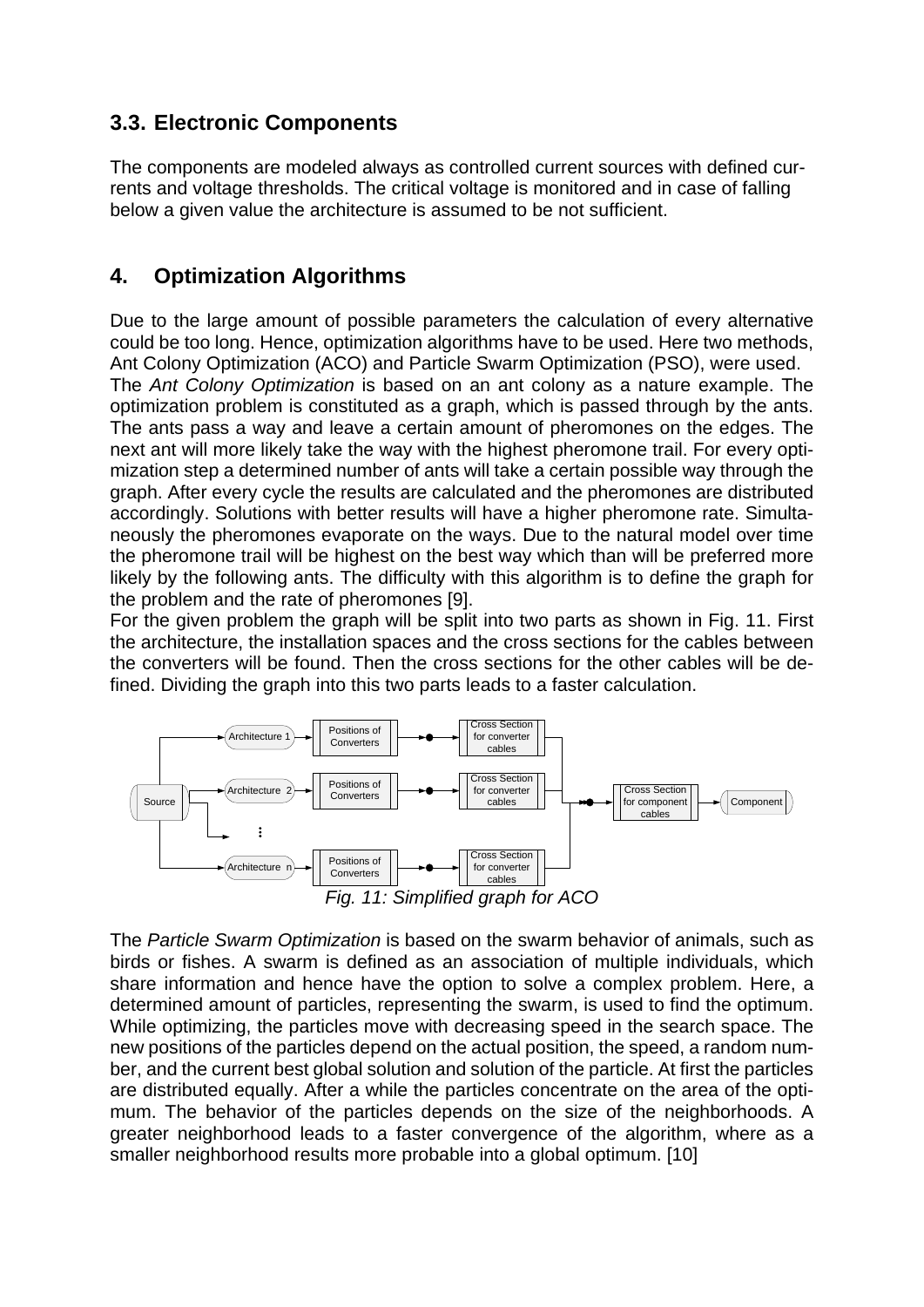# **5. Optimization of Power Supply System**

Starting the optimization process is only possible after defining rating functions for the investigated parameters. In this case, the weight and the cost of the power supply system are the main coefficients. Hence, for the individual devices, such as wires and converters, evaluation factors have to be determined.

#### **5.1 Rating functions**

Fig. 12 shows the rating functions for the wires. For the cables the weight and cost can be calculated using the cross section as the main factor. The weight of the cable is calculated using the density of the material  $(\rho_{\text{CH}}: 8.92 \text{ g/cm}^3, \rho_{\text{AL}}: 2.7 \text{ g/cm}^3)$  and the cross section. The weight of the insulation and the connectors are regarded by adding a correction factor of 50 % of the conductor weight. The calculated functions are valid for cross sections from 1  $mm^2$  to 120  $mm^2$ . The costs can be computed with the weight and the price for copper ( $\sim$  5,85 $\epsilon$ / $kg$  [Feb. 2013]). The cost for the insulation and the manufacturing costs are added with a correction factor of 2.



*Fig. 12: Cost and weight function over Cross-Section for copper cables depending on the cross section* 

In Fig. 13 the rating functions for the converters are shown. The weights and prices of the converters were calculated using values from different datasheets and supplier informations [11].



*Fig. 13: Cost and weight functions for DC/DC converters depending on the nominal power*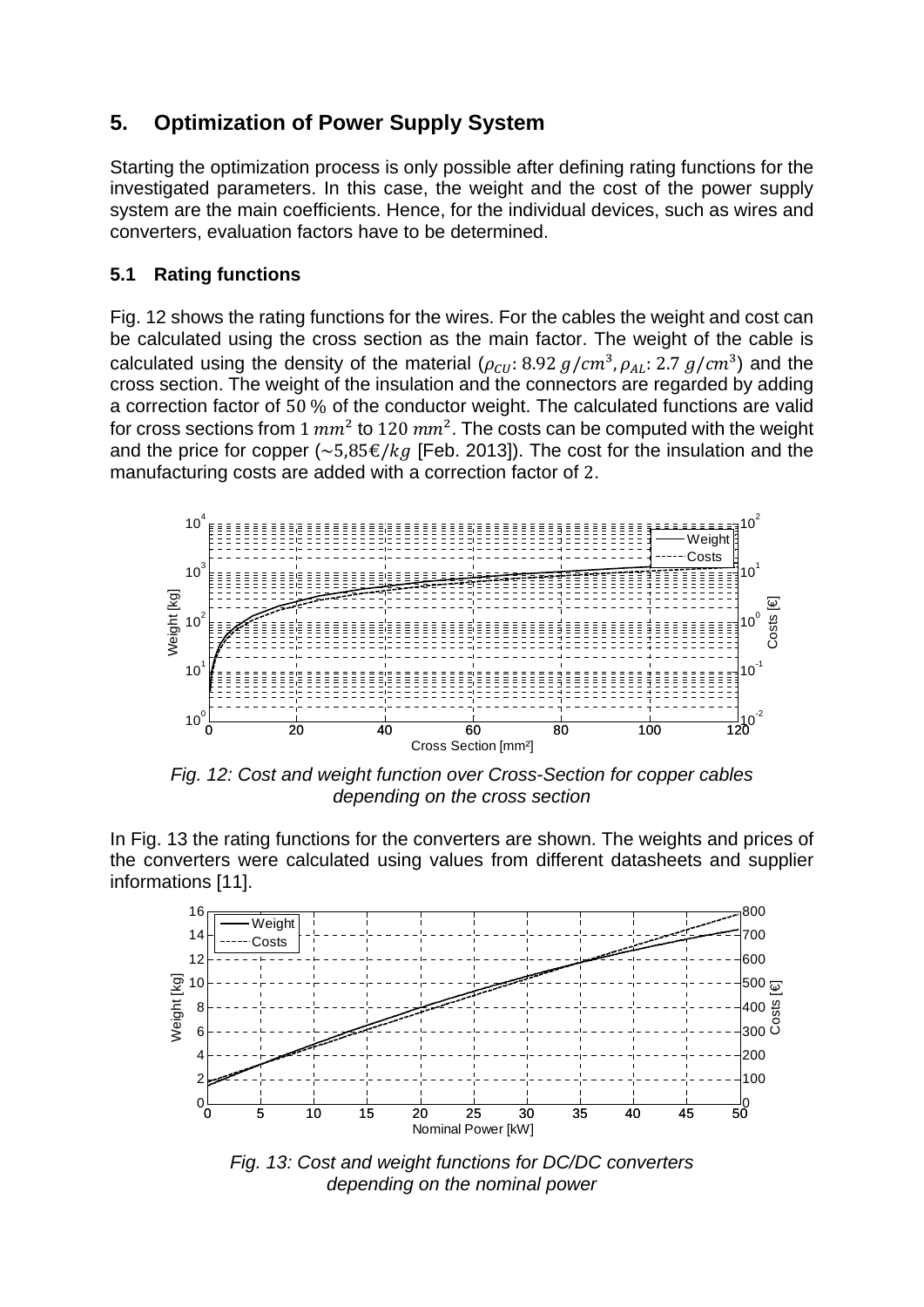#### **5.2 Optimization process**

The optimal architecture can only be found when considering all devices. For the cables, the ampacity and the voltage drop have to be regarded. Solutions, where the calculated temperature is higher than the limit temperature are marked as non-functional, as well as solutions where the voltage at the component is too low. Those solutions will be evaluated with a lower fitness than working ones. All other solutions will be marked as valid and used for the optimization process.

The general process of the optimization is shown in Fig. 14. For the database all possible architectures, installation spaces, and simulation models will be used. For the cross sections only the standardized values are used. After each optimization step the abort criterion is checked. Is the criterion not met, the next parameter set is used.



*Fig. 14: Flow chart of optimization process* 

To validate the developed optimization process and the implemented optimization algorithms as introduced in section 4, a small topology was investigated (Fig. 15). In this example only two voltage levels (48  $V$  and 5  $V$ ) are used. The eight components have one port for each voltage level. The two converters can be placed on ten different installation spaces  $K9$  ...  $K18$ . Considering Fig. 2 with two converters only two architecture alternatives are possible.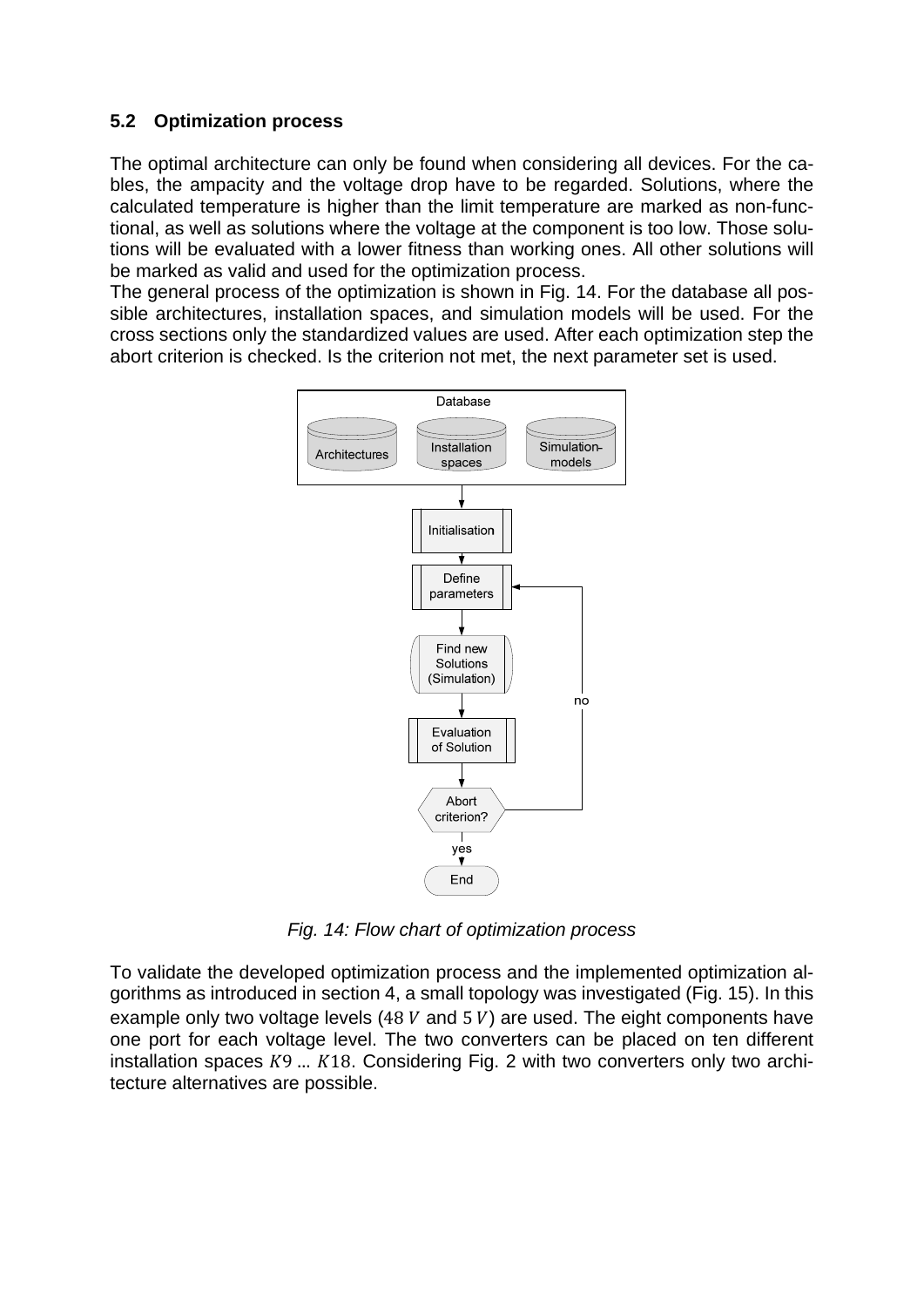

*Fig. 15: Small topology for power supply system* 

To validate the algorithms, all combinations are calculated. The calculation of all alternatives shows that the optimal architecture has both converters directly connected to the source. The 48  $V$  converter must be placed on position  $K13$  and the 5  $V$  converter on position ܭ14. This result is given after 48600 iterations with the minimal cost of 794  $€$ . Here all wires have the minimal possible cross section. The ACO reaches its minimum after 1500 iterations with the costs of 800  $\epsilon$ . The PSO reaches the minimum after 1000 iterations and costs of 822  $\epsilon$ . All minimums have the same alternative and converter positions but differ in the size of the cross section for the cables.

### **6. Results**

The developed method was applied to a more complex power supply system. Hence, the topology in Fig. 15 is extended with further components and the third voltage level. Again every component has a 5  $V$  port and additionally either a 48  $V$  port (lighter) or a 12  $V$  port (darker). The power requirement of the 31 components varies from 40  $W$ (e.g. brake light) to  $4 \, \text{kW}$  (e.g. air conditioning compressor). Due to the rating functions and the influence of the converter costs architecture one (see Fig. 3) is the optimal architecture. The converters are placed centralized and close to the biggest power consumers, see Fig. 16.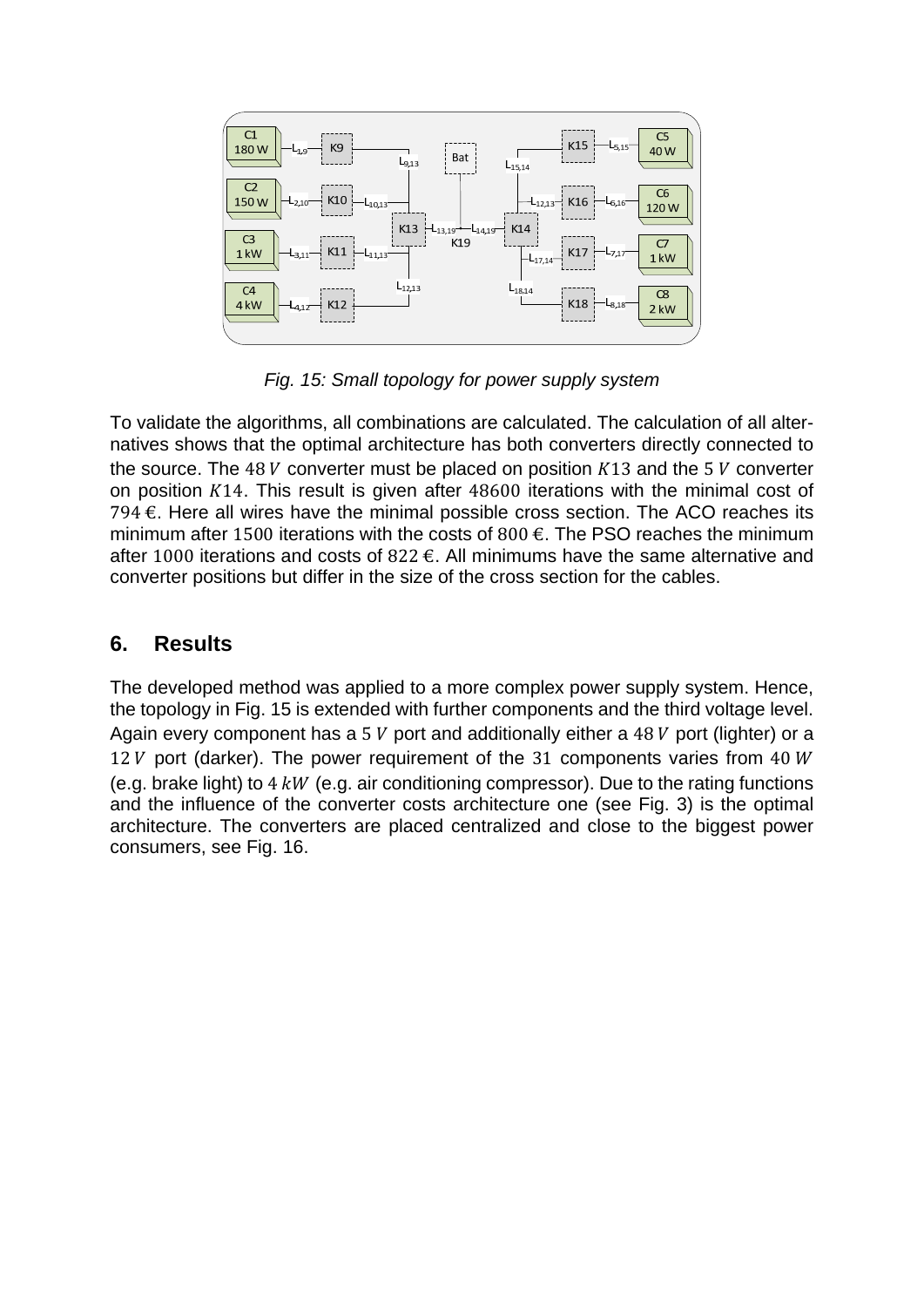

*Fig. 16: Topology for power supply system with three voltage levels* 

With the introduced optimization algorithms the best-case and also the worst-case solutions can be found. For both solutions, the potential savings for the cost differ more than 8 $\%$ , for the power loss and the weight almost 20 $\%$ , see Fig. 17. This results show, how important the dimensioning and layout of the power supply system is.



*Fig. 17: Potential savings for cost, weight and power loss of complex power supply systems*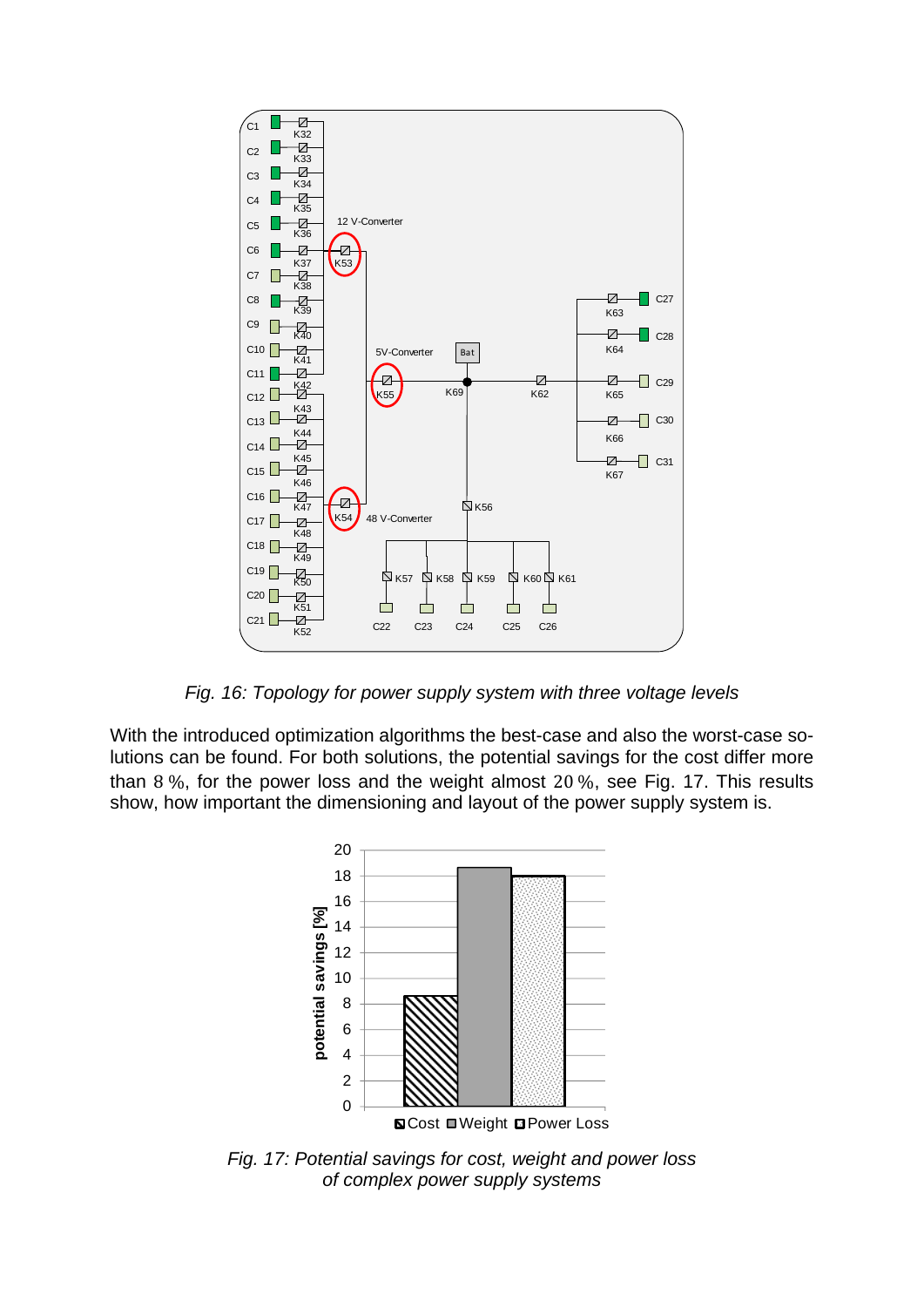The influence of the position of the dc/dc-converters was investigated. For the optimum in the previous investigations, the converters are placed centralized and close to the highest power consumers. For the parameter variation the power supply system shown in Fig. 15 is used. The nominal power from component C8 is varied from 500 W to 4  $kW$ and the length of the wire  $l_{12,13}$  from 0.5  $m$  to 5  $m$ . Fig. 18 shows the optimal installation spaces for the two converters depending on length  $l_{12,13}$  and the nominal power of component  $C8$ .



*Fig. 18: Installation spaces for 48 V and 5 V converter* 

For short wire length  $l_{12,13}$  and with higher power of the component  $\mathcal{C}8$  the installation space of the 48 V converter changes from  $K13$  to  $K12$ . With increasing length the influence of the nominal power decreases. Only for a long length and small power the installation space for the converter is directly in front of component  $C4$  (installation space  $K12$ ). Depending on the installation space of the 48  $V$  converter the 5  $V$  converter changes the installation space.

With this parameter variation the influence of the different parameters becomes obvious. Depending on the maximum power of the components, their place and the length of the wires the installation space of the converters changes. Therefore the use of optimization algorithms is necessary.

## **10. Summary and Outlook**

Due to the electrification in the vehicle, the importance of the power supply systems grows. Hence, new methods and therefore simulation is needed to support and improve the development process. Simulation models for cables, converters and components are necessary. The development of the models was discussed, which consider the thermal and the electrical behavior of the cables and therefore allow to calculate the ampacity and the voltage drop.

The developed simulation methods allow the investigation and optimization of different power supply systems with regard to the architecture, the installation spaces, and the optimal size of the cross sections for the cables. For optimization two algorithms (ant colony and particle swarm optimization) were used. The method enables different parameter studies like cross section optimization.

For further investigation more parameters can be integrated in the optimization process and larger architectures have to be optimized. Here proof of function of the optimization algorithms is the major challenge. Also the power loss has to be investigated.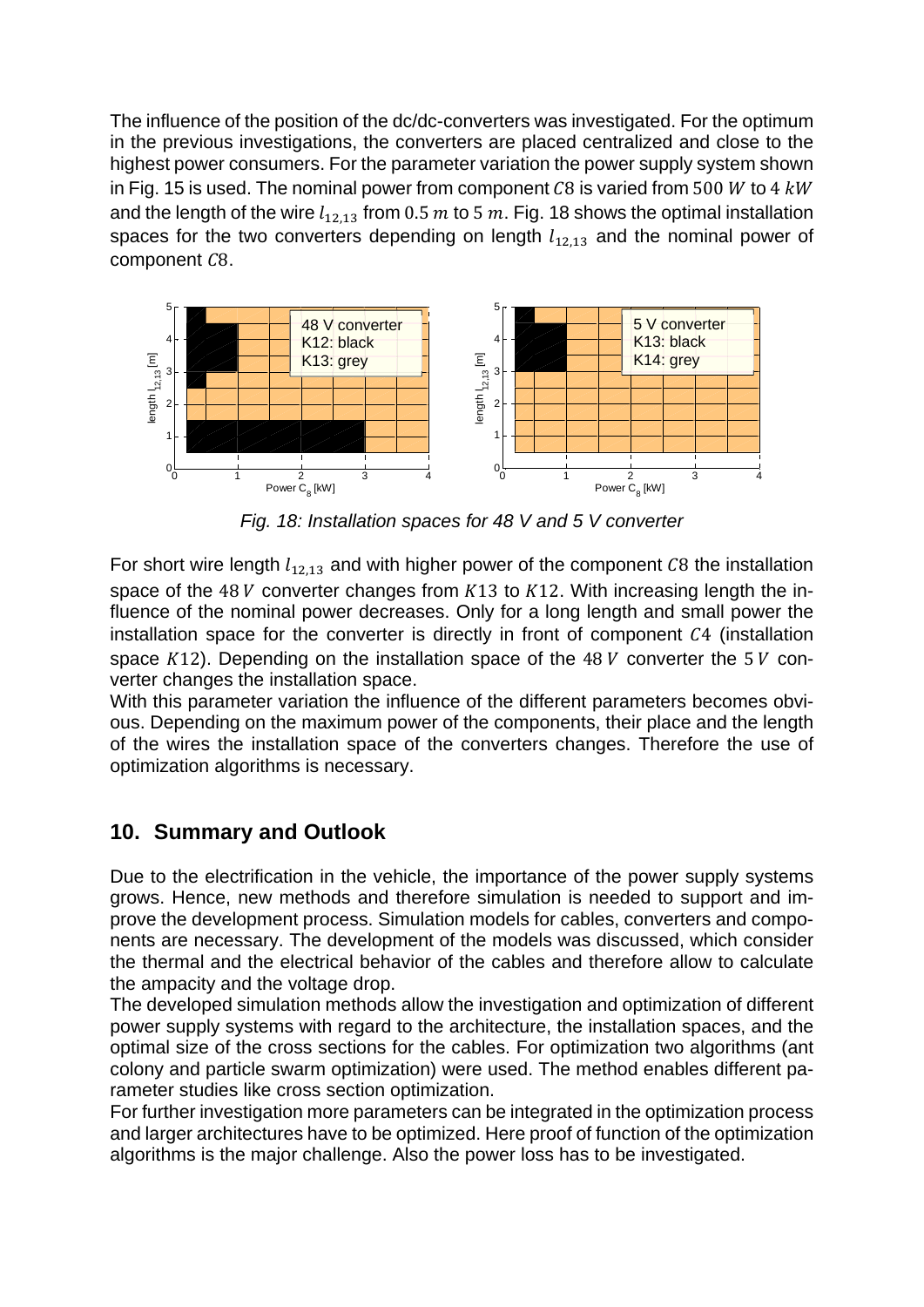## **Literatur**

- [1] T. Dörsam, S. Kehl, A. Klinkig, A. Radon, and O. Sirch, "Die neue Spannungsebene 48 V im Kraftfahrzeug," in ATZ / MTZ-Fachbuch, Energieeffiziente Antriebstechnologien: Springer Fachmedien Wiesbaden, 2013, ff. 184–189. ISBN: 978-3-658-00789-8
- [2] R. Friedrich, "Das 48V Bordnetz.: Pflicht oder Kür?," http://lexikon.kfz.tu-berlin.de/kfz-seminar/downloads/Vortrag\_TU\_Berlin\_Final\_Netz.pdf [Online], Berlin, 2013
- [3] M. März and P. Nance, "Thermal Modeling of Power Electronic Systems," Infineon Technologies AG Munich, 2000
- [4] C. R. Paul, "Analysis of multiconductor transmission lines," New York: Wiley, 1994
- [5] Van Wormer, F. C, "An improved approximate technique for calculating cable temperature transients," Power Apparatus and Systems, Part III. Transactions of the American Institute of Electrical Engineers, Vol. 74, ff. 277–281, 1955
- [6] M. Diebig, S. Frei, H. Reitinger, and C. Ullrich, "Modeling of the automotive power supply network with VHDL-AMS," in IEEE Vehicle Power and Propulsion Conference (VPPC), 2010, ff. 1–6
- [7] P. One, http://www.power-one.com. [Online]
- [8] T. Power, http://www.tracopower.com/. [Online]
- [9] M. Dorigo, V. Maniezzo, and A. Colorni, "Ant system: optimization by a colony of cooperating agents," IEEE Trans Syst, Man, Cybern B Cybern, Vol. 26, Nr. 1, ff. 29–41, 1996
- [10] J. Kennedy and R. Eberhart, "Particle swarm optimization," in ICNN'95 International Conference on Neural Networks, ff. 1942–1948
- [11] M. Diebig and S. Frei, "Simulation-Based Optimization of Multi Voltage Automotive Power Supply Systems," in IEEE Vehicle Power and Propulsion Conference (VPPC), 2013, ff. 1–6